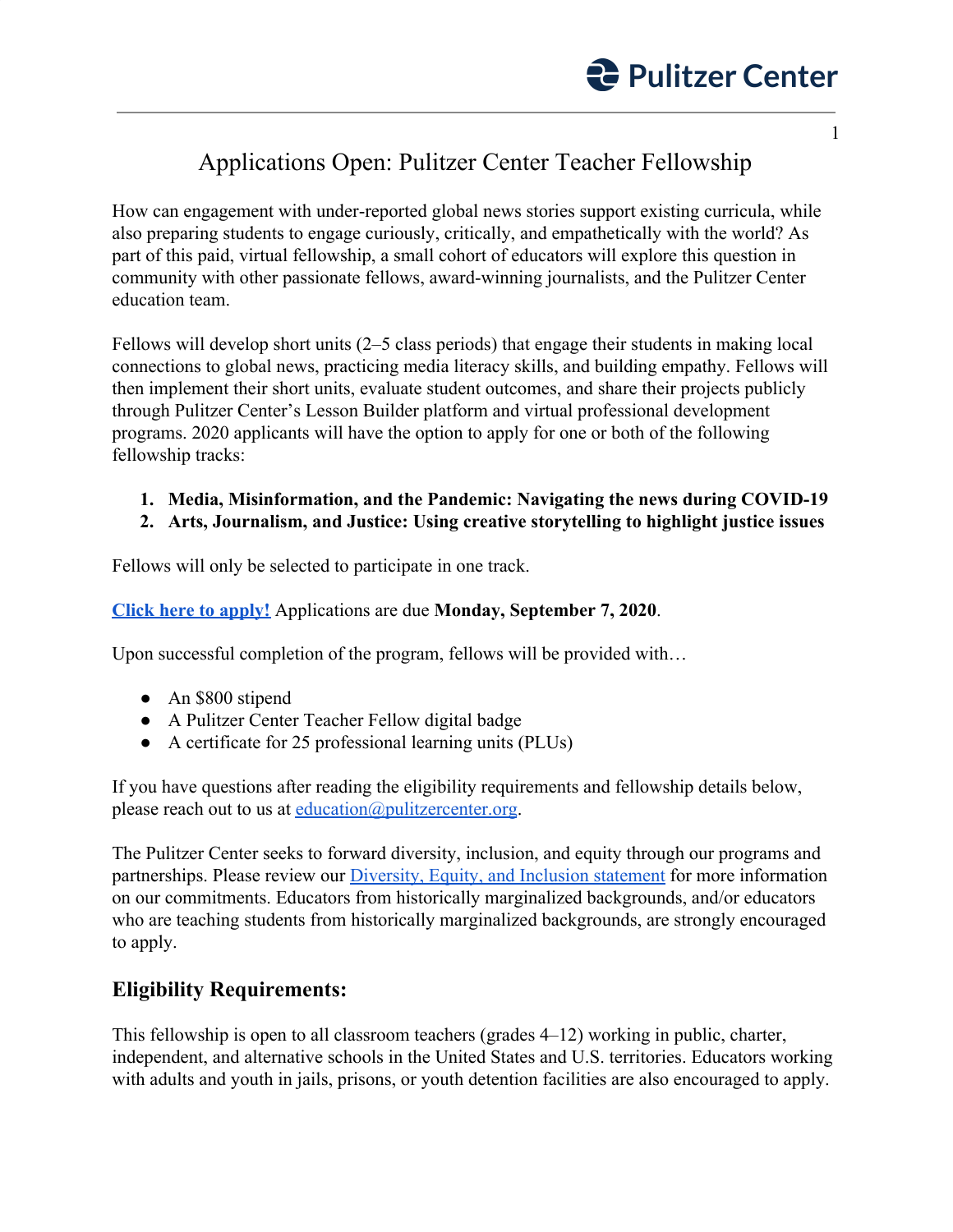Applicants must be currently teaching virtually or in person in fall 2020, and plan to continue teaching through the end of the 2020–21 school year.

Because all sessions will be held virtually, applicants must have stable internet access and a computer with a webcam and microphone.

## **Fellowship Descriptions and Requirements:**

Fellows will participate in a virtual orientation on Saturday, September 26 and join four–five evening sessions in September and October. Evening sessions will be two hours long and will include seminars with award-winning journalists, creative workshops, and collaborative curriculum development. All sessions will be held live via Zoom.

With the support of the Pulitzer Center education team, all Fellows will craft curriculum for a short unit related to their fellowship program theme, facilitate this project with students during the fall 2020 semester, evaluate their students' work, and provide documentation of their project in the form of a blog post, short video, or another format to be shared with the public.

Fellows may have the opportunity to share their work on the Pulitzer Center website, through teacher professional development webinars, and/or conference presentations.

The fellowship will launch on Saturday, September 26, 2020 and conclude on Tuesday, December 1, 2020. While the exact amount of time spent by each fellow will depend on their classes and projects, we anticipate the fellowship time commitment to be approximately 50 hours. This includes participation in virtual workshops, project design, project implementation, and project evaluation.

#### **Fellowship Track 1: Media, Misinformation, and the Pandemic**

In this fellowship program, we will analyze reporting on the COVID-19 pandemic and consider how these stories can help us—and our students—make local connections to global communities, practice media literacy skills, and build empathy. We will explore journalism on the under-reported stories within this headline-dominating pandemic, such as how COVID-19 has illuminated related systemic issues and the virus's effects on often under-represented communities throughout the world. Teacher Fellows in this program will design class projects that empower students to communicate their reflections on COVID-19, informed by their own experiences and what they learn about the experiences of others.

#### **Fellowship Track 2: Arts, Journalism, and Justice**

In this fellowship program, we will examine the intersections of contemporary justice issues, journalism, and the arts in order to make local connections to global communities, practice media literacy skills, and build empathy. We will engage with journalists who use creative methods to

2